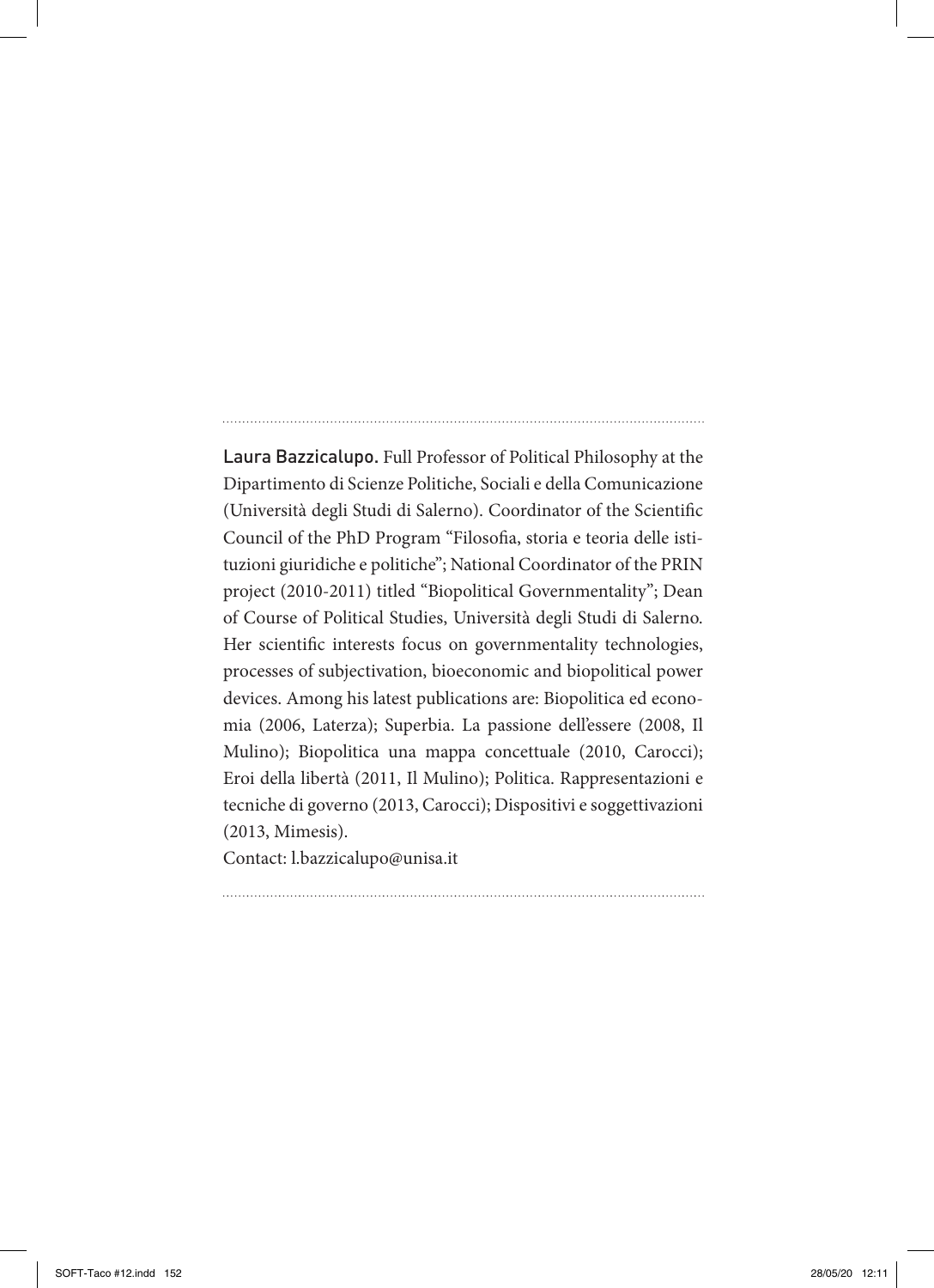*Soft Power Revista euro-americana de teoría e historia de la política y del derecho* 

*Vol. 6, 2. Julio-Diciembre 2019 ISSN (online): 2539/2239 ISSN (print): 2389-8232 http://dx.doi.org/10.14718/SoftPower.2019.6.2.9*

# **THE REAL OF FAKE NEWS1**

Laura Bazzicalupo

Università degli Studi di Salerno

# **Abstract**

Fake news generated nowadays broad debates. The spread of fake news intertwines with the phenomenon of populism and the crisis of democracy. Indeed, the cornerstone of democracy, the freedom of public opinion, is the assumption that authenticity of facts is not altered. The separation of opinions from facts as the basis of democratic participation in political scene is the emblematic position of Hannah Arendt. But If it is acceptable that fake news must be countered by correct realism, we must be aware of the mutual implication of both terms at stake: subjects and reality. What is the real of fake news?

# **Key words**

Fake news, populism, real, imaginary, symbolic, subject.

## **Resumen**

Las noticias falsas generan hoy amplios debates. La difusión de noticias falsas se entrelaza con el fenómeno del populismo y la crisis de la democracia. De hecho, la piedra angular de la democracia, la libertad de la opinión pública, es la suposición de que la autenticidad de los hechos no se altera. La separación de las opiniones de los hechos como base de la participación democrática en la escena política es la posición emblemática

<sup>1</sup> Reception date: 1<sup>st</sup> March 2019; acceptance date: 22<sup>th</sup> March 2019. This article is the result of research activities held at the Dipartimento di Scienze politiche e delle Comunicazione, Università degli Studi di Salerno.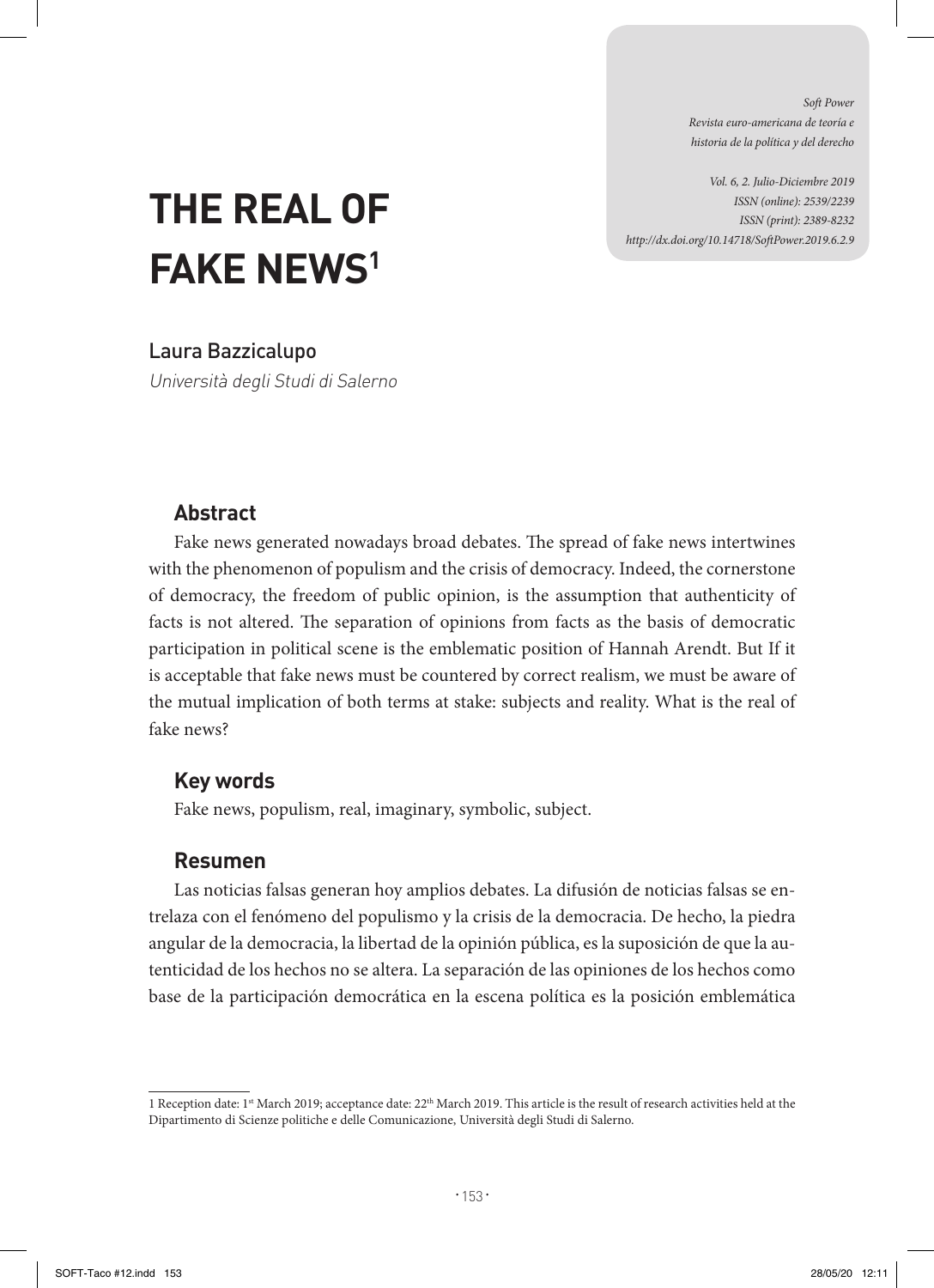de Hannah Arendt. Pero si es aceptable que las noticias falsas deban ser contrarrestadas por el realismo correcto, debemos ser conscientes de la implicación mutua de ambos términos en juego: sujetos y realidad. ¿Cuál es la realidad de las noticias falsas?

### **Palabras clave**

Noticias falsas, populismo, real, imaginario, simbólico, sujeto.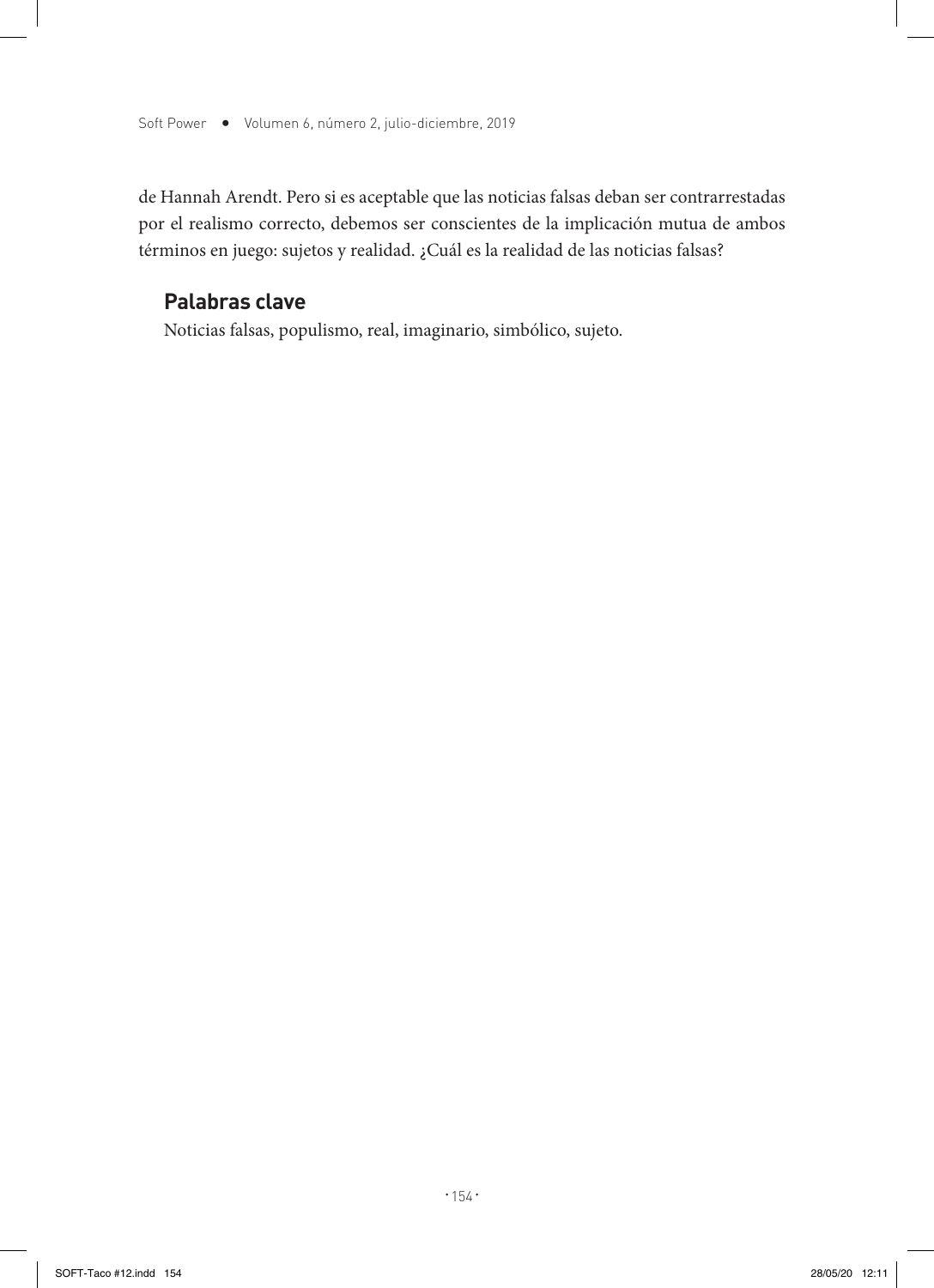#### **Truth and subjectivity: A Lacanian approach**

The debate on the spread of false news in communication and its political effects is now very broad and intertwines with the themes of populism and the crisis of democracy, whose cornerstone has always been the freedom of public opinion, on the assumption that the truths of the facts were not altered. This is the emblematic position of Hannah Arendt: the separation of opinions from facts as the basis of a widely democratic and participated approach in the definition of the political scene (Arendt, 1968, p.227-264). An approach that highlights the truth of facts accessible on the cognitive level, as a ground for a correct clash of interpretations.

On this basis we try to cope with a flood of pseudo-information spread worldwide on the web, often taken up explicitly or allusively by politicians, to be refuted after a short time. The political damage has already occurred. While it is true that lies and politics have always had a deep connection, and the manipulation of facts is an ancient instrument of power, the legitimate complains is that the excess of fake news and the impossibility of an effective control on the web changes the terms of the issue, threatening the very possibility of democracy. However, in this perspective there are no real solutions, except for the emphatic and poorly effective promises of web giants' self-censorship, which claims to introduce filters on social networks. Of course they do not block the fake news, but at least the hate messages that follow.

This legitimate and justifiable approach is embodied in a liberal and modern ontology and anthropology that clearly separates the planes of knowledge, will and power; the plane of factual knowledge – verifiable and 'objective' – by the one of emotion and passion. An aspiration that goes back to Plato. This approach is comprehensible and, I repeat, justified, but if it took on the complexity of subjectivity and reality in its relationship with the subject, it could pose the problem in a different way. Perhaps more effective than that.

If it is acceptable that fake news must be countered by correct realism, then it is necessary to become aware of the complexity and mutual implication of both terms at stake: subjects and reality. What is the real of fake news?

The true question here, is not in the wake of an often misunderstood Nietzsche, that there are no facts but only interpretations: on the contrary, the hardness of the facts, the material impact of discourses and powers on bodies, crossed by benevolent or repressive powers, the influence of imagination and ideology on concrete choices are unavoidable. If it is true that the analytic gaze is always immanent, situated and biased, this does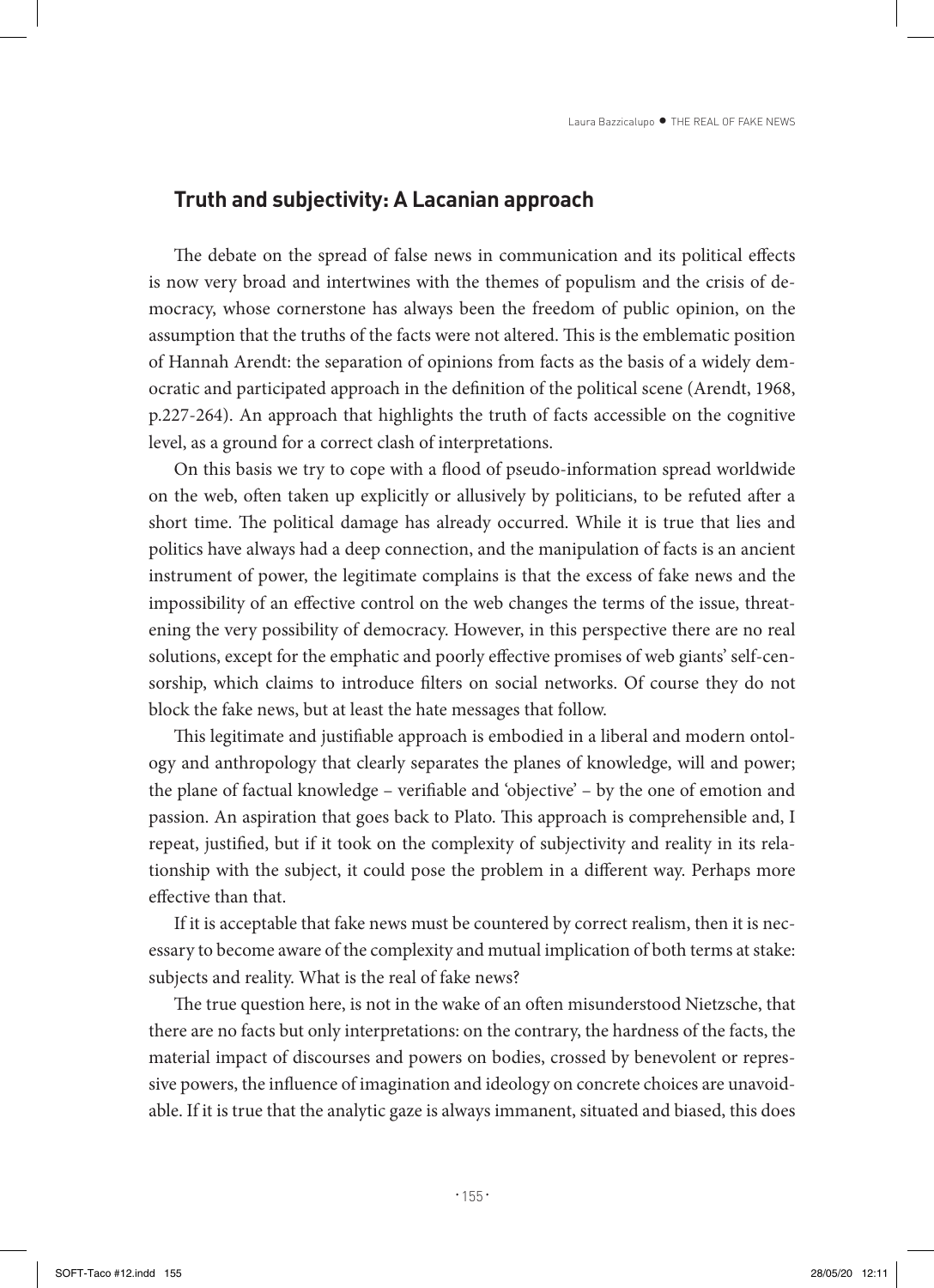not mean the plane of facts is evanescent and manipulatible at will. On the contrary, the analysis is immanent to the plan of discourses of true, in their effects of power, it is involved in the power struggles that define them: a very concrete and material plan. Holocaust deniers - one of the most notorious fake news - are disproved by the hardness of material effects that have affected millions of bodies.

This essay limits the very wide issue of fake news and post-truth to the problematization of what is called reality, which is produced in the global communications network producing political effects.

The reality, which banally should coincide with the plane of the facts, is presented to the receptive and active digital instruments as the symbolic and imaginary multiverse in which we are immersed: it does not coincide with the Real. With his ultimate truth. What we affirm as reality therefore produces effects of truth, but the sense of the latter sinks in the Real, in the role that it plays in the subjections: fake news are a symptom of this game.

The terms I used announce the Lacanian angle of the speech. I believe that Lacan offers useful tools to analyze this issue because it problematizes the plan of ontology and that of subjectivity that is always involved in it (Zafiropoulos: 2001; Melman: 2002). Lacan is inserted in its turn in a post-foundational horizon that - starting from Nietzsche that constitutes its revolving door - problematizes the statute of truth, opening as much to a post-modern and deconstructionist devaluation of its statute as (and this is the case with Lacan) to the immanent dimension of discourses, processes of subjectivity constitutionally dependent on the social context, which separate the subject from himself and his truth (Stavrakakis: 1999, 2007).

In the Lacanian perspective, It is impossible, to separate the subject from the symbolic, linguistic, institutional and normative network in which the process of subjectivity takes place, but also to separate the cognitive from the pathetic, practical and unconscious. Language - the vehicle of communication with the world - is involved in subjectivity in a dynamic that we can define as pathetic and practical. Language is a cut in the living, a castration operated by the symbolic and the signifiers. Cutting and castration - necessary for the process of self-representation and identification - generate the surplus of the imaginary, the fantasy sustained by the libidic investment (Lacan: 1966, p. 495; Chaumon: 2004; Pagliardini: 2011). Taking its roots in the relationship of the speaking being with the drive and the insertion of the latter in the field of language, every human practice and all the more the communication can be thought as manipulation of the signifier, manipulation which, in turn, must be conceived in terms of prac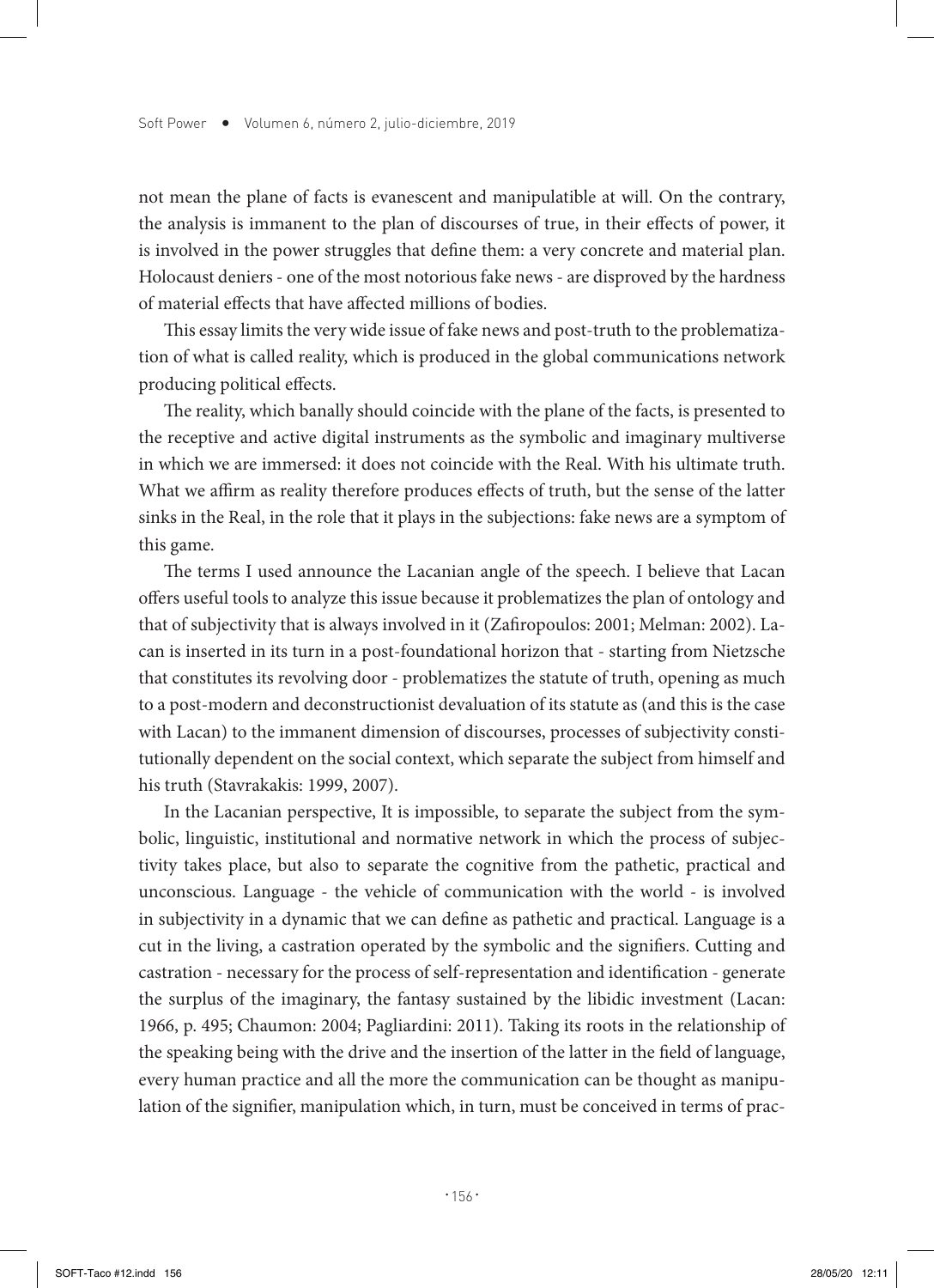tice and work (Mazzotti: 2000). This practice/work inscribes the impulse of language giving it form: it builds and invents forms through the linguistic symbolic apparatus in tension and surplus with the meanings: things and facts (Lacan: 1986). Evidently, a complex and impossible to interpret uniquely, at the centre of which lies the structural non-compliance of the symbolic and the imaginary itself: the defeat of symbolization and subjectivity. Today's chess is emphasized by the spread of the imagination, which shifts the symbols (which refer to coded meanings) towards the simulacra. This chess is the Real: the truth of the whole dynamic (Lacan: 1953, 1966). The third pole of the *borromean knot*. The real that never ceases not to enroll… cryptic definition that says together the failure of the symbolic transcription of the truth drive and at the same time the necessary and incessant repetition of the attempt of inscription (Lacan: 1974). I want to emphasize that the not inscribed residual drive is inherent to the same symbolic system. It is not something that is not grasped by language: The Real is within the communicative process and within the singular and collective subjectivities.

In short, the term *real* marks the distance from social and codified reality and refers to its true, real meaning: to the way in which the singularity seeks a precarious expressive and defensive balance in the world.

None of the terms is ever less completely, penalty the destructiveness of psychosis; but the latest writings of Lacan emphasize how, in the era of late capitalism, with the progressive evanescence of the limit (which, for our theme, is the authoritative truth function of the symbolic inscription-castration) spreads the imaginary identification of the ego, and the real, glowing nucleus of unregulated drive, "registered-not registered" expands to Lawless, becoming the center of the system (Pagliardini: 2016).

In the interminable decline of the Oedipus, the Real, which had remained in the classical-modern process of sublimation, becomes the pivot of unpublished subjectivities. A labile social bond/unbond is spreading, seeking immediate access to the *Thing* - while the Name of the Father becomes weak, pluralist, increasingly empty, whatever. You lose contact with the principle of Reality, you weaken the impact with the difference, submerged by signal differences, the virtuality: variants repeated without contradiction or opposition. In the rampant imaginary of narcissism and hyper-virtual social presentialism it is a fact the removal of the laborious process of self-building through the limit set by truths that transcend the immediacy of desire. The enormous bubble of the imaginary - which, as Carmagnola says, is the condition in which the surrender of a system of rules allows the exhibition of singularities - replaces the fatigue of sublimation and resolves in itself the symbolic (Carmagnola: 2002): the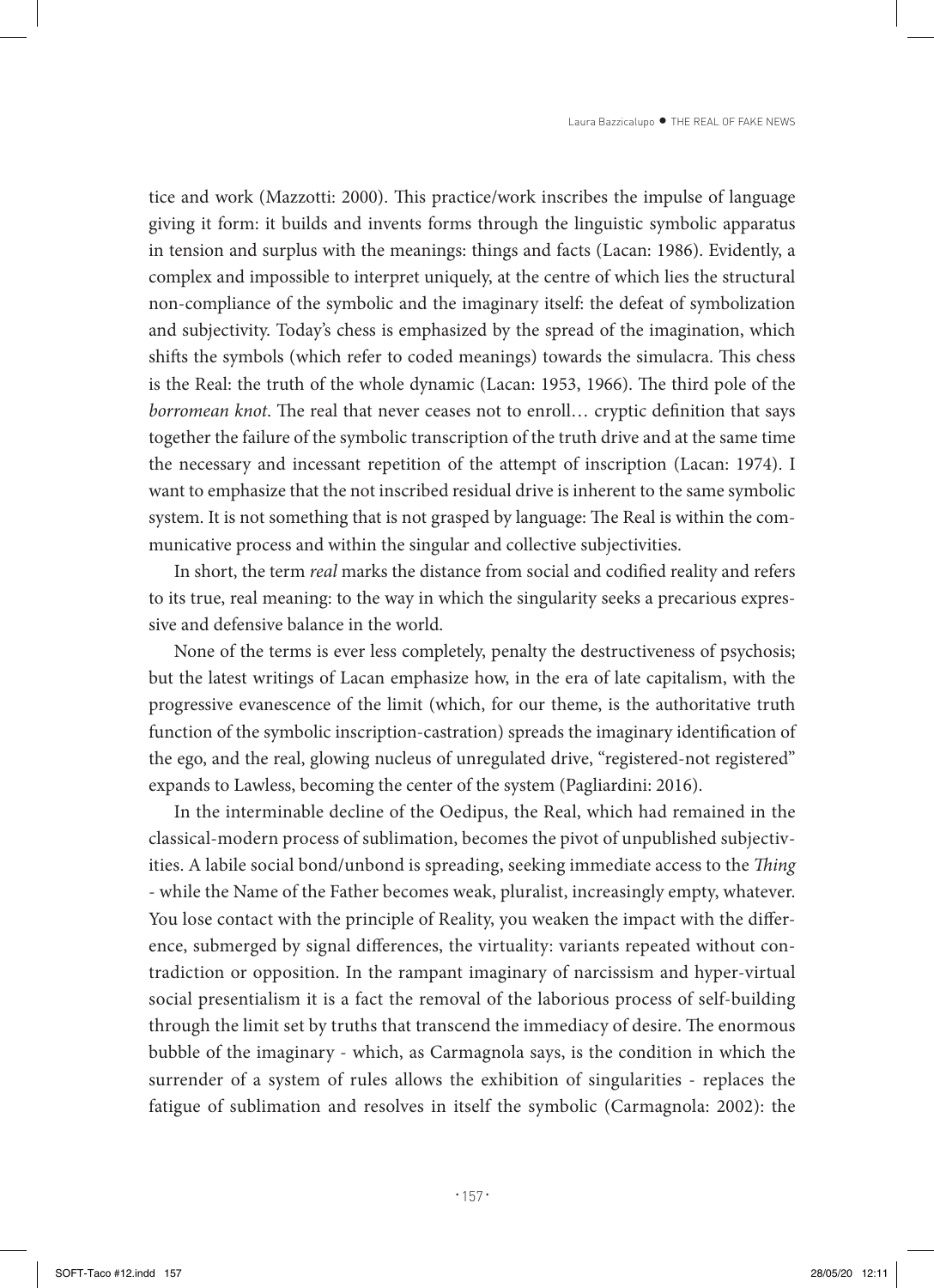signs are without delay, even affirmations, the *lalangue* spreads as background noise and a more or less conscious repetition of the already seen and already heard. It is the triumph of the social-web.

The friction of language with the truth of the real irreducible sign is lost. What remains is a *synthome* which does not *sign* anything, and does not testifies anything: There is nothing to overturn, nothing to cross, no braking friction: just symptoms to enjoy. What remains of the truth guaranteed by the Father's authority? It remains a hyper-production of forms, horizontal, disconnected, immersed in the urge of death, in the senseless repetition: *Lawless.*

#### **Credit credulity belief: knowledge and/or communication**

This attention to the truth of reality has nothing to do with a theoretical-cognitive judgment on the enunciations, and is clearly separated from knowledge and skills - what Lacan calls the university's discourse - which perform their function by distinguishing the true from the false. The discourses of science belong to a different plan that objective and stabilizes the ontological reality: a plan that is certainly precious, but to them escapes (or better consciously exclude) the complexity and the real truth of the relationship between subjectivity and the world, which governs much of digital communication and, in it, the formation of beliefs; therefore, directly or not, political consensus (Gori, Hoffmann: 1999, p.306-307). Functional to support the master/capitalist discourse, knowledge stabilizes an epistemic truth (the speakable and thinkable, Foucault would say); a truth which is not testimonial, immune and neutral to the galaxy of forces that revolve around the void of the subject: they programmatically ignore the real that motivates the beliefs and ignore its operativity in human affairs. The theoretical pretense of these knowledge takes them away from the dynamics of passions and the immense planet of the unconscious: they offer a solid and unquestionable platform, to a political rationality such as the neo-liberal one that tends to depoliticize social ties, so that they are managed by the acephalous and irresponsible mechanism of the market. This is not the place to discuss the claims of neoliberal governance and the naturalization of capitalism, but it is symptomatic that this neutralization of politics in the name of knowledge has managed the lives colonizing the subjective imagination of self-government and entrepreneurship. Denied by the endemic crisis, this imaginary has allowed a continent of removed passions and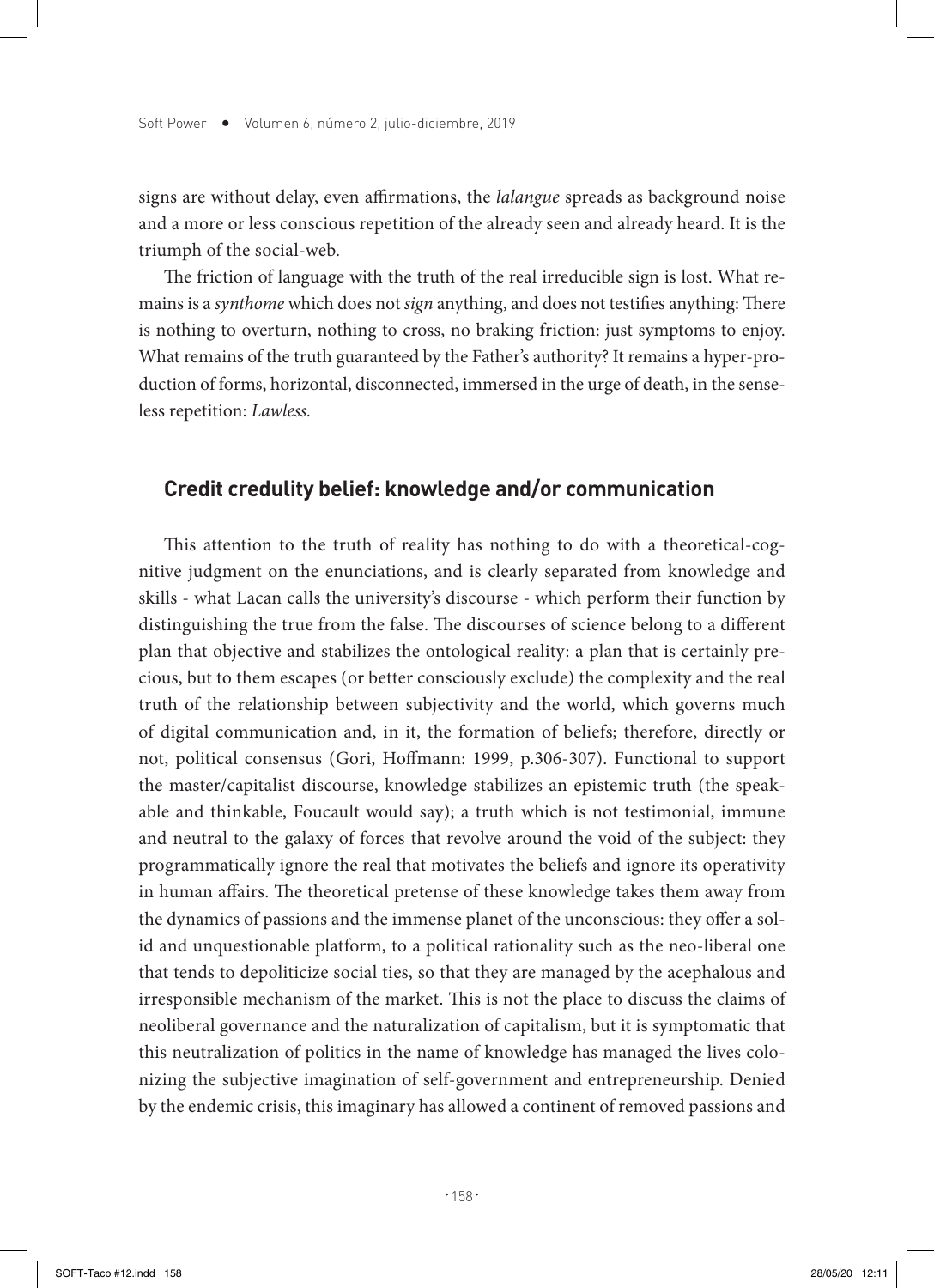emotions to emerge, pouring it into the net without the brake of cognitive knowledge, of the criterion of truth, right on a pathetic and practical level.

What is the nature of the famous fake news? At what level the fight against the threat to the Truth – still a pillar of politics – should be placed? If we accept the anti-fundamentalist assumption of the historicity of truths, of their taking place in the practices and contexts of power - and this is the post-structuralist perspective - it perhaps means that who-is-believed-true ceases to play the leading role that in the processes of subjectivity and in the organization of legislation, had in the West? Privileged place, which appears besieged by perspective, constructivism… But Foucault reminds us that we need to speak in terms of truth and falsehood, that believing in a truth is the root of our subjectivity, and therefore of politics (Foucault: 1976). The same fake news has effects on subjectivity in terms of belief, of believed truth. Only truth has power and only trough subjection to a regime of truth it is possible to exercise power.

The need for a stable statute of truth, at the end of the theological foundation, passes through science and the naturalization of the human. Everything that is declared nature and therefore scientifically objectionable, is stolen from political contention, by offering to human relations and politics a steady link to its naturalistic and scientific representation. The supposed neutrality of expert knowledge is constantly summoned by politics in order to silence any alternative politicization. What the living human is – how predictable he is, what is functional to his optimal growth – becomes less questionable, thanks to the decomposition of the same anthropomorphic figure in the molecularity of genomics and statistics that aggregate behaviors within algorithmic profiles transversal to individuals, so that they are manageable.

People know that. Politics know that. The space for contention and confrontation can no longer be found at the level of truth, if by this term we mean the codified processes of veridiction, assessed by scientific evidence and the control of expert communities. The truth is not a matter for everyone and not even for the many. Even in a Foucaultian and Nietzschean perspective of the irreducible connection of knowledge, power and subject - highlighting the government effect of truthful speeches on which the devices are incardinated - it is impossible to disassemble from within the today's dominant scientific statements. Starting from statistically verified data (even if they are elaborated without alternative perspectives to the productive optimization) they present the result as indisputable truth of the empiry: and the subjects, I repeat, are built around what is believed to be true.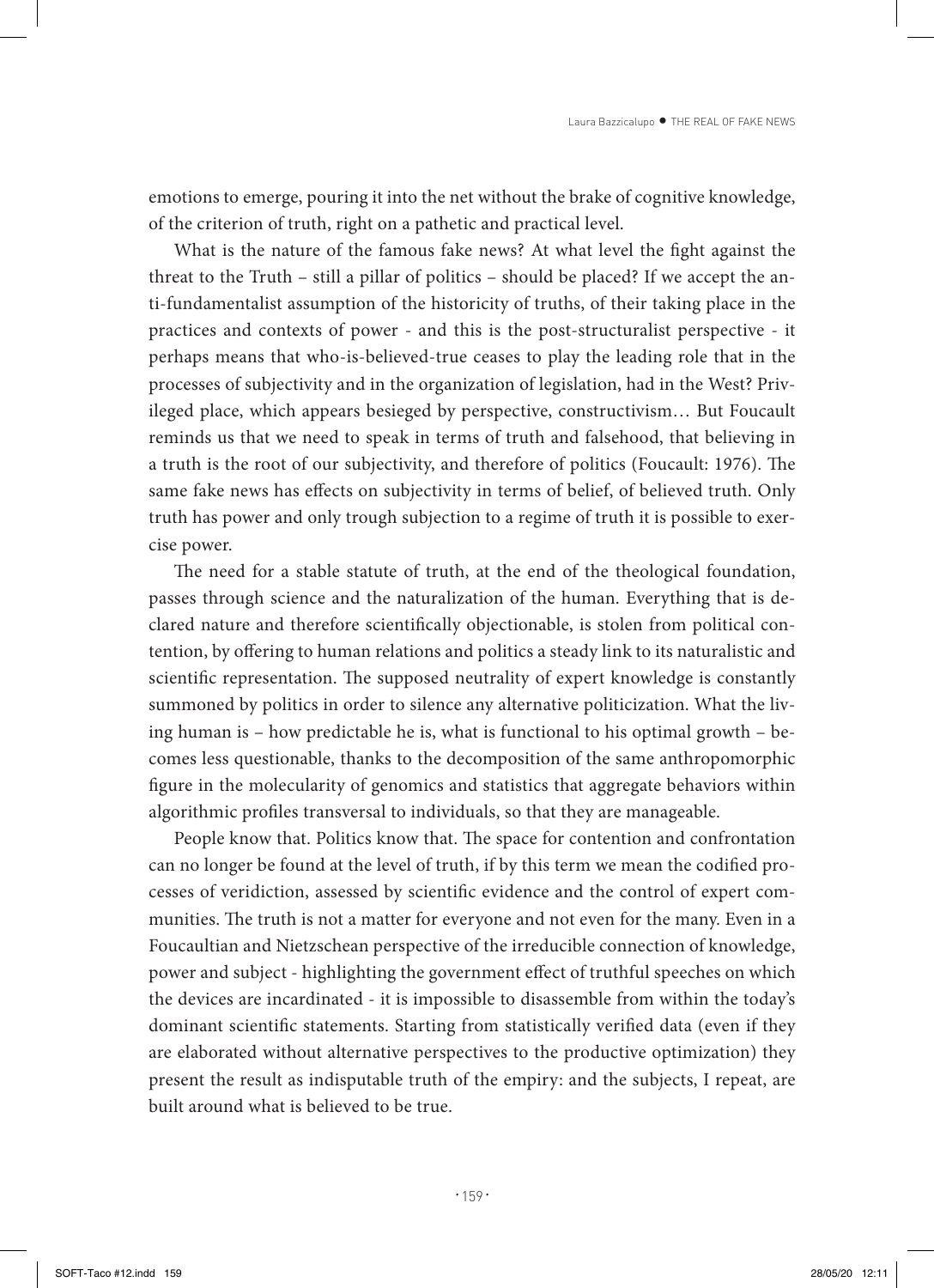The truth of knowledge is elusive for ordinary, inexperienced people.

So what? While the rationality of government mobilizes to its support the expert knowledge that obliges the political "consensus", the tumult of social coexistence seeks support rather than on the codified and certain truth, on the much larger galaxy of belief and belief-of-knowledge where the subjective and collective demands of survival and precarious affirmation are freed in an increasingly uncertain world. Starting from the domination that mainly determines living conditions - the economy - where the predominant role of finance, is only the emphasis on the centrality of credit.

Credit - rather than debt, a term burdened by theological, sacrificial and culpable ambivalences - is the heart of the socio-economic system. On credit and credibility - of individuals, states, enterprises - is based the game of risk: *game* rather than *play*. This game generates speculative profits, by betting on possible changes, *futures*, on trusts and vague expectation allocated by investors and savers, in a framework of unavoidable uncertainty. No truth, no certainty, just volatile news, rumors able to generate contagion, imitation, panic: only credit, probability, risk trust. Even the political consensus works on this feeling beyond the truth, which still – compared to the necessity shown by cognitive rationality – opens up spaces for expression and action. It works on not knowing but believing-to-know, trust, entrusting their expectations to a mediation that is believed to be reliable, to promises that seem closer to expectations, to desires… With inevitable reverses of mistrust, disappointment, emerging anguish of the lack of certainty. The diabolical combination of too much scientific certainty and absolute non-certainty - exasperated by the complexity of global interdependence, but also by the increasingly marked exclusion of the many from the elaboration of truth (an advanced company is distinguished by the role of 'expertise) - develops a paradoxical mixture of credulity (reliance, passionate abandonment to the other, dependence) and cynicism (basic unbelief that winds up at the same time as each allocation of credit). Cynicism as shameless display of falsehood, as exhibited disloyalty that fails to the true claim that should ethically bind those who affirm something as true (Ahi, sad end of the Arendt's promise and the courage of the Foucaultian parresiasta!) and that refutes without any problem what he has just said.

The capitalist economic *modus* to govern society has always been based on credit and uncertainty: to put it better, those are its driving factor. But the borders which used to stabilize the symbolic chain of credit/risk/promise through the moral or legal commitment guaranteed by the State (in Lacanian terms, the paternal function of limit) are now drastically weakened. So, the productivity of credit finance – in its inventive part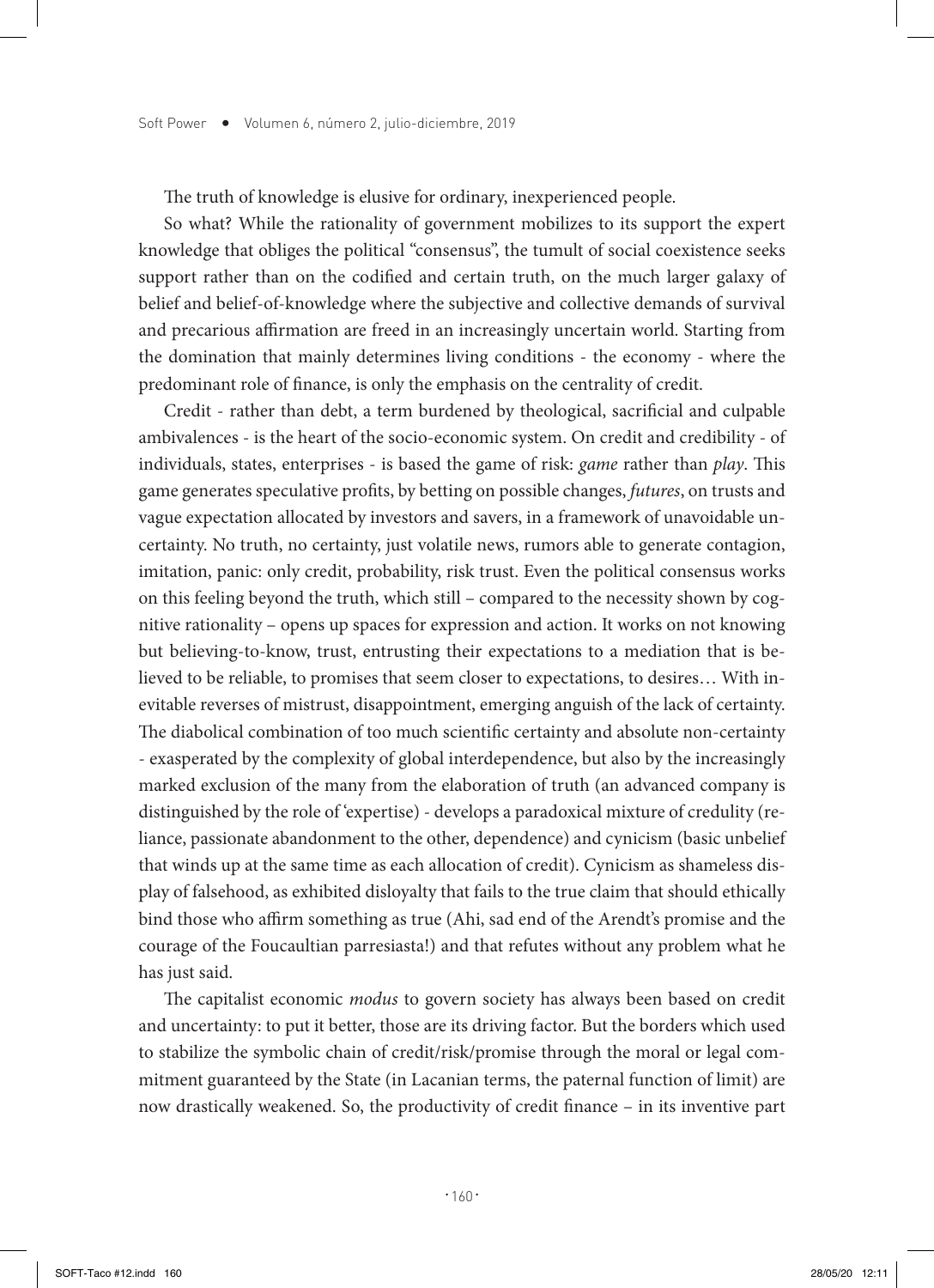– is now ramping, multiplying the real weight of production. And this imbalance –beyond any realistic material basis of the economy – is reflected by the imbalance of web communication, by the eradication from places, territories, information, and from that kind of local knowledge that could be directly and intersubjectively verified (Mucchielli e Pommier: 2000).

Yet, the proxemics control, tangible even if imprecise - the world of the "more or less", faded into the abstraction of the "Universe of Precision" - finds a paradoxical recovery in digital media. As the abstraction of science moves drastically away from current experience and the expertise takes away any direct availability of truth, the uncertain returns in the combination of very remote and uncontrollable realities, medial and evanescent, and their visibility in live, shared, at hand, of touch. What we see live on the web, others see it at the same time, it seems more real and at hand…

A lot has already been written about these things by sociologists of communication (Furedi, Tyndall, Ferraris: 2017; Sunstein, Cass: 2017; Abbruzzese, Mancini: 2007; Fine: 2005).

What I would like to highlight is that the prevalence in human relationships of unbalanced credit and credulity with respect to certain and expert truths, shifts the theme of fake news from the cognitive regime of knowledge (with their aporia and power effects) to the practical, largely unconscious and non-cognitive dynamics of subjectivities. These depend on interrelations that are communicative and not informative, on imaginary and often paranoid identities called to compensate phantasmatically for the lack of solid grips. Fake news are a symptom of this dynamic.

#### **The practical and pathetic self-referentiality of communication**

What is or should be a communication? Evidently the semantic depth of the word refers to *cum*, and therefore to the relationship, to dialogue. Communication, better communicative action, is not by chance the ethical pivot of the political theory of Habermas which has a great influence on the liberal-democratic horizon. It tries in fact to face the sunset of the objective foundation indicated by Nietzsche or Foucault, with a symmetrical and reciprocal intersubjectivity that allows to legitimize or delegitimize the social arrangements. Once again, however, we must draw attention to the type of subject/subjects that are presupposed by this key of interpretation so influential, from which come the most heartfelt laments about the degeneration of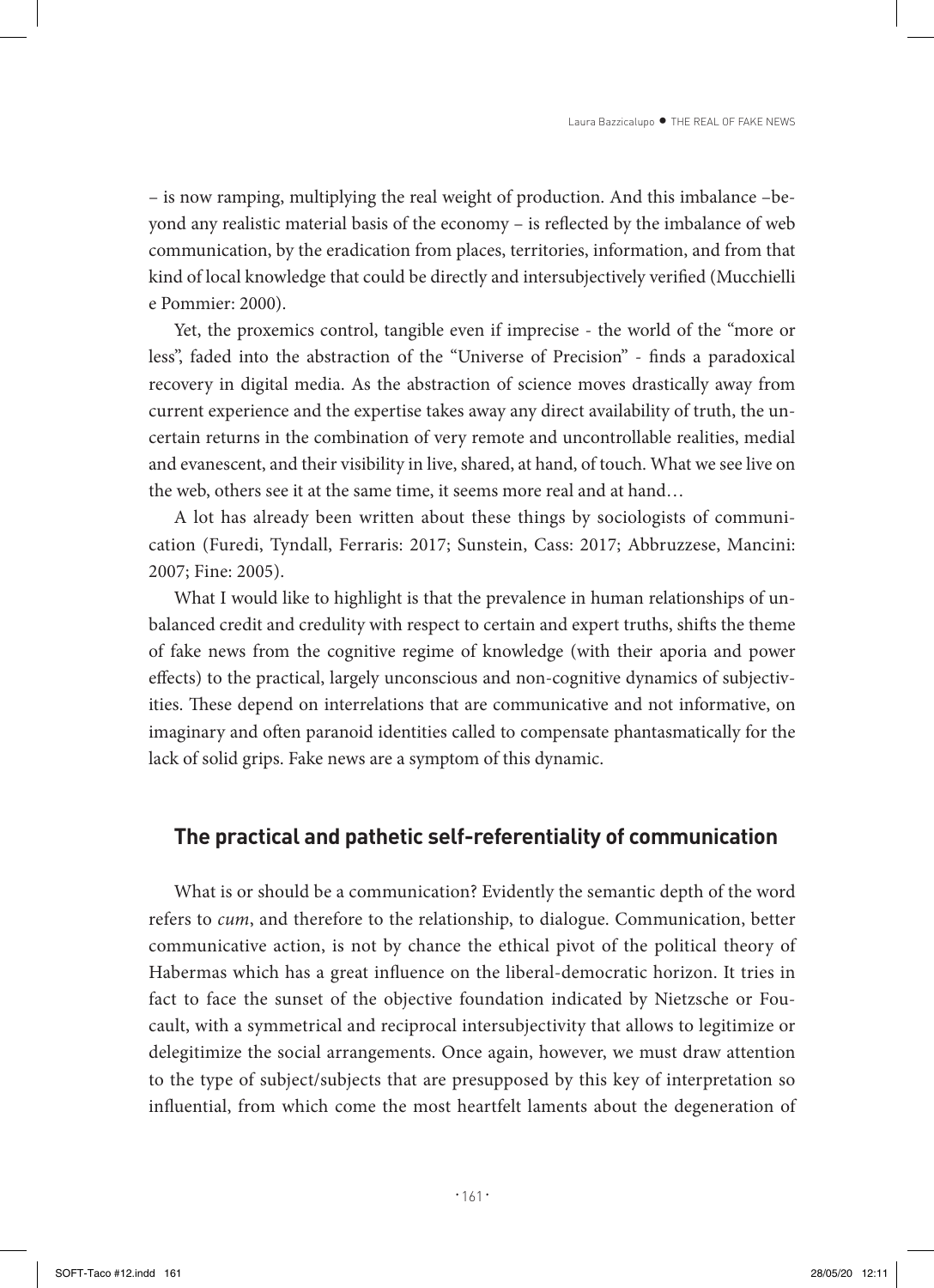the media full of falsehoods. The habermasian subjects are in fact potentially rational and free subjects: the colonization operated by capital or passions does not affect the potential of the ethical and rational control of the intersubjective relationships. The "true" communication is dialogue and symmetrical and reciprocal relationality, to the point of being the ethical foundation to politics (Habermas: 1991).

Faced with this claim, there is the problematic reality of the relationship between world and subject.

A lexicon other than Lacanian could also be used: the important thing is that a dynamic of relationality appropriate to contemporary practices emerges. Lacan pushes the constituent relationship of the subject with the Other (symbolic and linguistic or simply the other from itself: however normative function of the true-believed), their mutual dependence, up to the extreme radicality: to the subject barred by the symbolic, formed through the gaze and desire of the Other, in a noncognitive but pathic dynamic, corresponds to an evanescent Other, in no case superimposable to Hegelian ethos or to us (lacan: 2006; soler: 2016; Hounie, beans: 2018). The Other-Truth (the authority to believe and trust, except that it holds the chain of signifiers) is an ordinary signifier, placed in being by the same barred subject and therefore always revocable. There is no stable pivot to build subjectivity. And this void is saturated in an only phantasmatic way.

This last thing that has a great political importance: the communitarian and communitarian aggregations are revealed more and more labile attempts to inscribe the real drive within a function of truth that is known to be precarious, the more emphatically asserted the more momentary and unstable it is, the less credible or temporarily believed. On the precarious transcending or point of aggregation represented by a false news, is thickened the mobile credulity in search of the lost father. The fickle and always disappointed imagination fills a real void that - in a Moebius ring - is a full of drive and obeys the need of this.

This interweaving is the true reference of communication, which does not look at the truth of symbols but at their use, at the practices in which they are introduced (Abbruzzese, 2001, p.218). The ubiquitous diffusion of symbols, images, icons shows a diabolical (from *syn-bolon* to *dia-bolon*) invasive will of meaning: symbolic and imaginary become generic terms, carriers of multiple uses. The superimposition of symbolic and imaginary makes the symbols - words, images - immediate, certain, unreflective and at the same time fleeting (Debray, 1992, p.17): we believe we know what we are talking about, but we cannot define it: winks, willingness to believe what confirms our feeling and doubt that it is really as we believe. Credulity and cynicism. It is a system of plat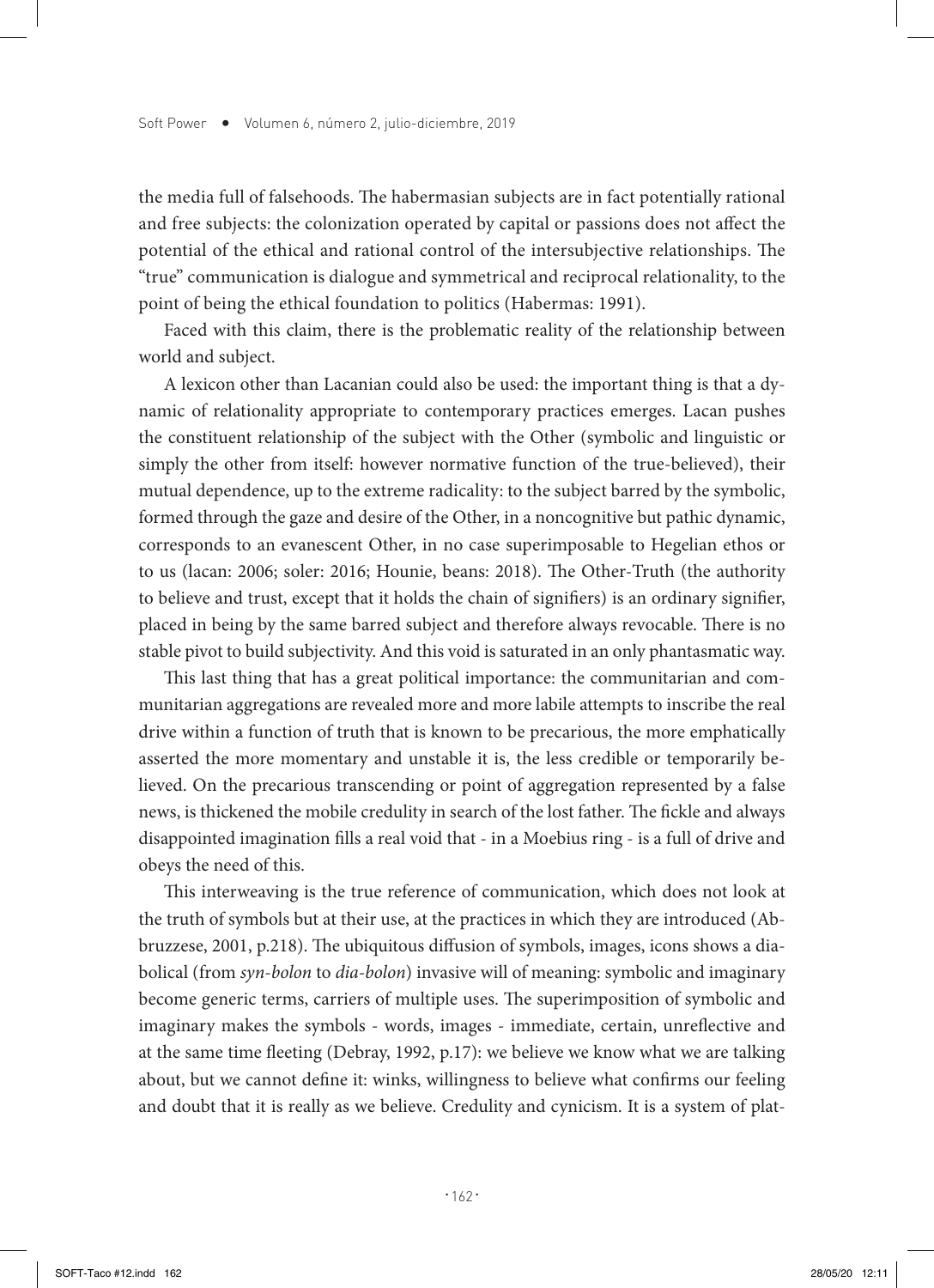itudes that also applies in many different contexts, relatively stable but resistant to an analytic deepening, because its function is not theoretical.

The communication "takes for granted" an approximate but sufficient understanding within a conceptual cloud where repeats and changes what is repeated. Jean Jacques Wunenburger uses the term "proliferating image" for the penetration of media images into an active space of generation of the imaginary and symbolic (Wunenburger, 1997). The aim is not to know, but to pursue the Real which is enjoyment, satisfaction of anxiety, saturation of lack and uncertainty without subjecting to the normative nor to the unattainable scientific truth.

This allows us to reposition the question outside the theme of truth. Use prevails over representation. On the other hand, communication itself has no objectives outside of itself: it is always more contact, put in relationship. It would be better to use instead of communication the term connection, which gives the pulse of a relationship of signifiers without passage of meanings, a horizontal contact that it is possible to interrupt uniquely, that is given and taken away if it does not satisfy. A connection seeks the real of enjoyment.

The media space increases the decline of the informative purpose and focuses it on the self-referential drive to be there, to the enjoyment of contact, of the recognition without mediation of the struggle, without risk of life. To the imagination of a reality that revolves "all around you" autistic, at your fingertips, touch, you add the unmmediated enjoyment, the direct satisfaction of the desire to affirm the self, of a supposed power capable of influencing the facts of the world.

The digital device builds the world around a subject intended as an "I", not as a "Self ". All within easy reach, the mouth talking, the hand touching the screen images. The compulsive exchange of messages and news is an exchange of all with all, but the contents, the meanings are calibrated on being expressive, affirming the ego, of the own image, being tiring and problematic to build it through truths concretely experienced.

Lacan affirms "Even if it communicates nothing, discourse represents the existence of communication; even if it denies evidence, it affirms that the word constitutes truth; even if it is destined to deceive, it speculates on faith in witness"(Lacan, 1966, p.245). and specifies: "the function of language is not to inform but to evoke. What I seek in the word is the answer of the other. What constitutes me as a subject is my question. To be recognized by the other, I utter what was only in view of what will be. To find him, I call him by a name he must take or refuse to answer me"(Lacan, 1966, p.292-3). It is the practical and pathetic purpose of communication: to show oneself as a subject, to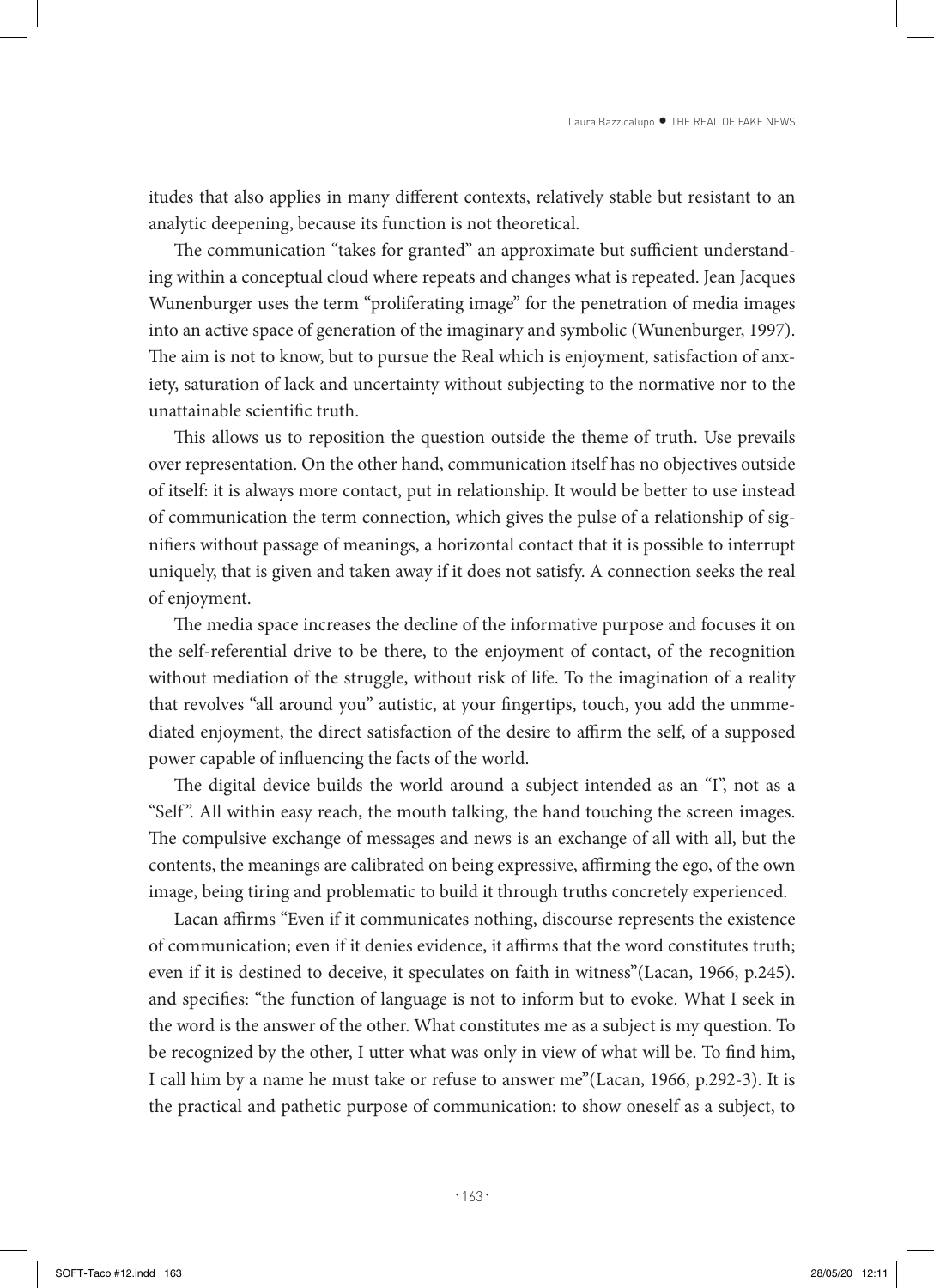see the imaginary ghost in which one identifies oneself recognized. The main thing is not the meaning as such, but the meaningful function and the libidic economy that supports it.

The medium becomes fine. The staging of the means - and such are the false news - is significant of the way of being of the subject and is, as already for Simmel, the only true and only end of human action. But when the other/authority/truth that should operate the recognition and decide the true limit, is whatever and is placed by the subject himself, the dynamic turns on itself, becomes self-referential. This is what the conference on cybernetics observes (Lacan: 1978). From the anthropogenic desire that comes from the forbidden of an authoritative Other, we pass to the autistic enjoyment as real immediately accessible.

Foreseeable, in this perspective, the observations of Heidegger on the chatter and the misunderstanding:

Rather than understanding the entity to which he speaks, we are concerned to listen to what the speech as such says. What is understood is speech, the over-a-what is only understood in an approximate and superficial way. The same things are meant because what is said is understood by all in the same medium…communication does not 'participate' the original ontological relationship with the entity of which one discovers, but the being-together is realized in discourse-together.

The authority and strength of this discourse does not depend on the meaning of this around which it discovers but on its pure spreading and repeating itself. " what it communicates is not the original appropriation of the entity, but the diffusion and repetition of the discourse. What-what-has-been-said as such spreads in ever wider circles and draws authority from it…the reader's average understanding will never be able to decide if something was created and conquered with originality or if it is the result of simple repetition of time. The average understanding will never even feel the need for such a distinction, since it already includes everything"(Heidegger: 1927, par 35).

Heidegger - anchored in the truth and its possible revelation - argues that the chatter (which today is assertive and to get attention, often violent and excessive) betrays the word, which is in itself openness, and the reversal in closing because it neglects to trace back to the foundation of what is said, preventing it from being re-examined. The philosopher therefore leads the theme back to truth and its betrayal, but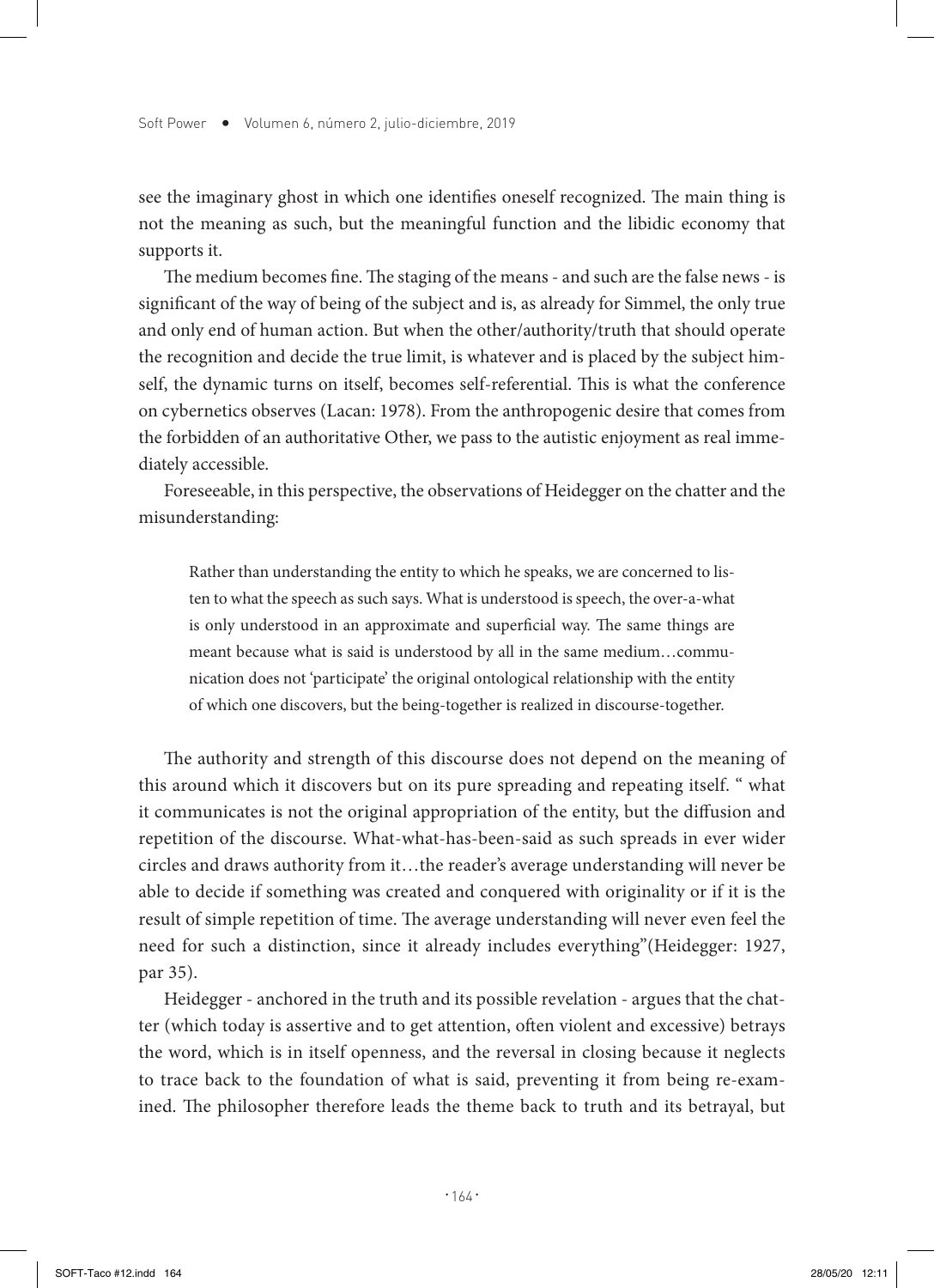it also overshadows the self-referential dimension of the apparent relationality, the perverse dynamics of the which shifts the pivot of the authoritativeness of discourse from the relationship with truth to horizontal and unlimited repetition. Thus, obviously in different terms, both the enjoyment as unlimited compulsion to repeat, and the enjoyment of the paranoid closure in which the opening of the word is reversed (Bazzicalupo: 2012).

The truth of falsehood is given at this level: real because not conscious, yet operative. The prospect of a radical and rigorous Lacan shows that many criticisms of the digital world and its proliferating aberrations (as well as the exaltation of its possibilities) fail to grasp the heart of the matter. They place it on the level of the true and false, attributing to the denial of the true criterion, the responsibility of waves of credulity and reckless trust to the more or less populist leaders.

This digital communicative effervescence has indeed a political dimension full of risks, but its real is not of the order of knowledge, but rather of the subjectivity and the specific trade that, in the spread of the imaginary, the subjects have with the real of the enjoyment. Of course, it is not the network that has generated the uncontrollable need for recognition, self-affirmation, the need to be reassured about its existence and identity, socially threatened by global anonymity, by expertise that expropriates the living and personal fiduciary roles on which subjectivity was built. What is at stake, in the drive to communication/continuous connection and in real time, is something that has to do with subjectivity and its excess from the process of subjectivity, has to do with the relationship with reality, the drive. Obviously, digital tools have facilitated and intensified this need by changing the links between human beings. With the fluidity of texting, blogs, social networks, the relationship intensifies and becomes fluid: it becomes a connection, a contact that has the brand of power and offers a virtuality without obligation. Reality appears in the dimension of ungovered, self-referential enjoyment, compulsion to repeat, without sublimation,

Unregulated, which is rather saturated with a clik, an access without prohibition… It does not exceed the word, but spreads in a language (*lalangue*) without restraint (Lacan: 1975). Enjoyment of any subject, even the most peripheral and least powerful, to have contact and availability of the whole world. It exasperates the dynamics of the signifier who loses contact with the meaning; the word is assertive affirmation: of a fact as of an evaluation, without differences. He is able to use any meaning to attest to the subject. The web allows to enter the scene, to be potentially always present, thanks but at the same time also independently from the meanings used to be it.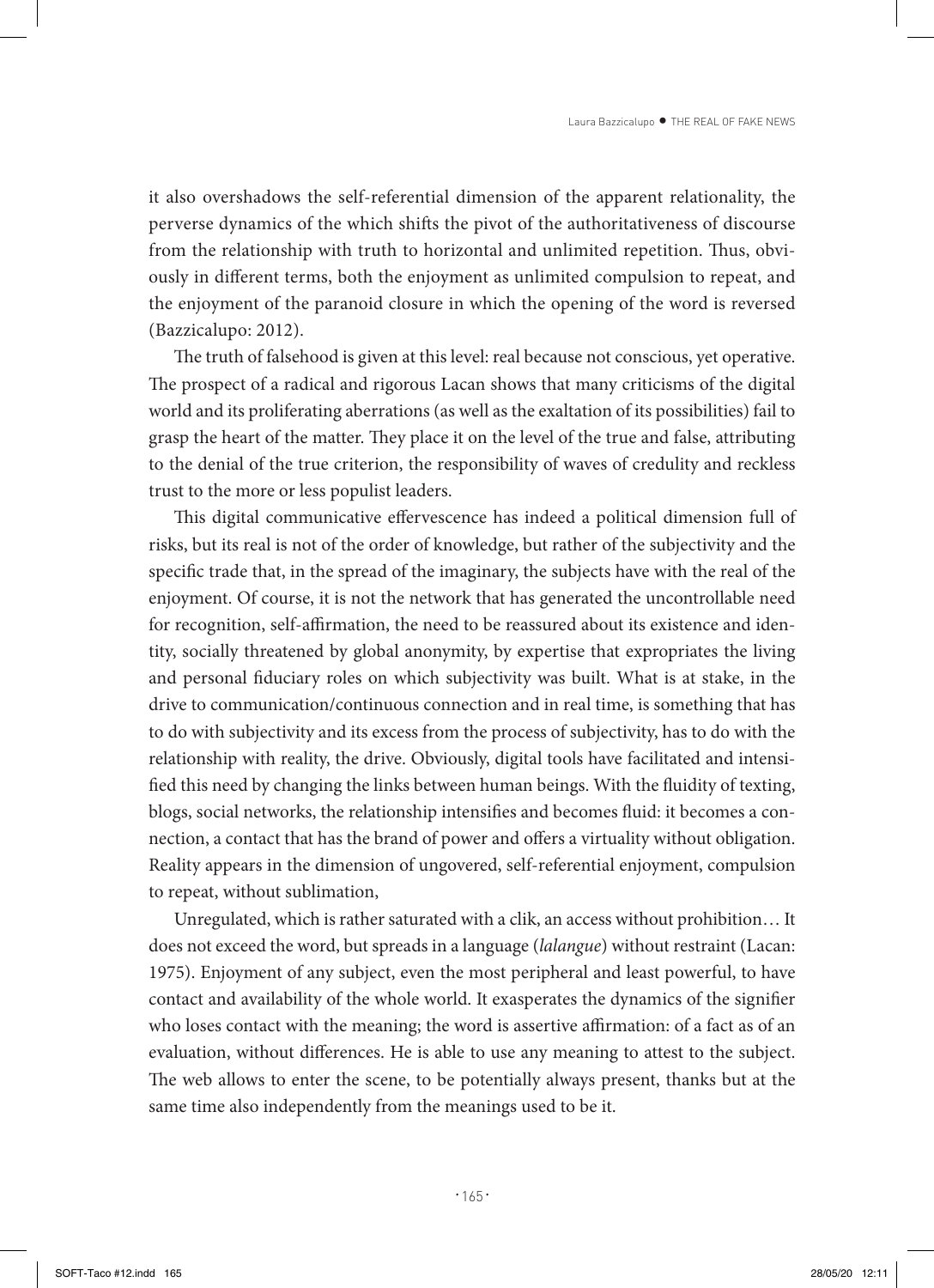#### **Paranoia and fidelity to the friction of the symptom**

Communication becomes a *modus* for the affirmation and enjoyment of the ego. The drive must be looked at, rather than cognitive, if we want to diagnose and eventually combat the effects of the fake. The ease with which it is possible to aggregate through a like to the news-announcements - of which it is important not the cognitive content but the emotional impulse, the appeal to side - pushes towards paranoid communities, marked, that is, by the pure sign without reference. The paranoid entanglement is defensive of the unlimited schizophrenic and individualistic dispersion that characterizes neoliberal management. It is the classic response to the anguish induced by the excessive openness of globalization and the web and the weakening of the codes generated by the evaporation of the father, function of normative truth. But the anguish of excessive openness to the world is accompanied by the loss of control over the truth of one's own self, which expert knowledge dissolves into numerical and statistical aggregates in which it is impossible to recognize one's own history, their pains and memories and their discomfort. The hunger for identity aggregation in which to recognize, takes shape through antagonism, enemy friendly borders, inside-out, that just the most excessive and improbable fake news mark, in an atonal, ambivalent world in which no clear and contrasting definitions are possible. The fake news and hate polity foment the paranoid politics that neither argues nor deliberates: mobilizes bodies and drives (which systematically deliberative theories ignore and exclude) through identity contrasts that draw enjoyment. Its success is linked to knowing how to deal with the complexity of subjectivity, with the Libyan background of in-common, with the practice of reality.

It is not a question of truth or lie, but of mobilizing - and exaggerated lies serve this - the imagination of people, soliciting the anxieties emerging from the uncertainty and instability of beliefs, and more or less directly, offer access to enjoyment. Both at the level of the immediate sensation of affirmation, power and participation, and at the level of covering personal fragility through belonging to a side, within a resentful and discontented group, which turns fragility into aggression. The right has traditionally a primacy in these practices.

These are not new observations and are probably shared by the same deliberative and rationalistic theory. The point is, however, that it merely condemns them as irrational, while it is only by taking on realistically this galaxy's drive and its ambiguous relationship with the symbolic, that it is possible to address the issue of web lies. We should not be shocked by the enormity of the lies, because it is not a problem of truth - which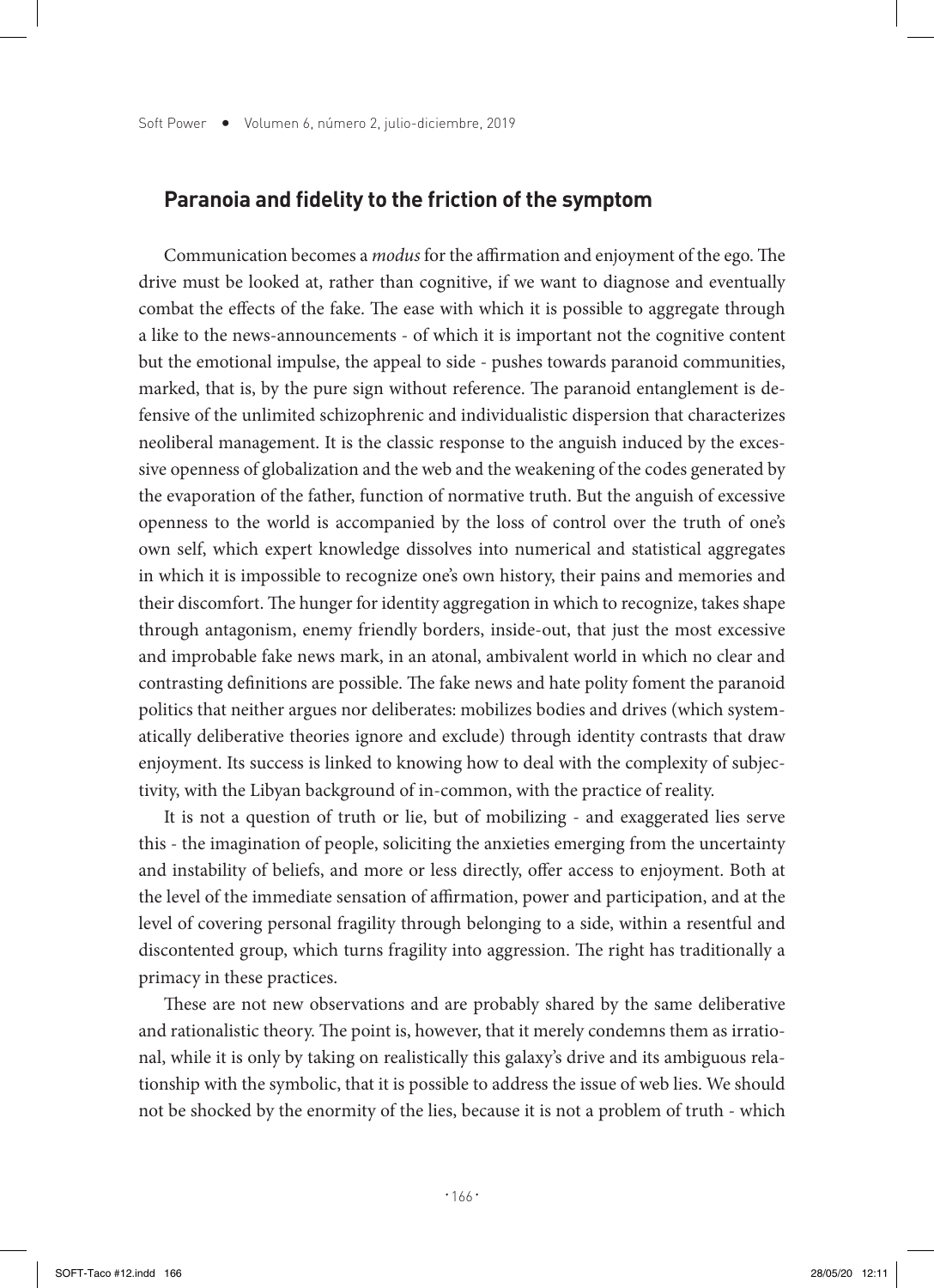is a very important issue of political criticism - but of practices of affirmation of the subjects that attest to a decisive change in the processes of subjectivity both individual and collective.

The subject of the imaginary, in the time when, as Lacan says, the master's discourse is the speech of the capitalist, modifies his phantasmatic production (Lacan: 1991). The desire is oriented by the consumer drive that saturates the void with gadgets, goods… objects… or - mixing the figures of the consumer and the producer, in prosumer - saturates impotence and lack to be with the production and consumption of news, virtual facts. These for their own enormity attract the attention of the followers: and so the subject, the ego, exists and draws from the enjoyment. While in turn followers, with a touch of the hand, are no longer alone, they become imaginary partners of a paranoid community.

Yet… the non-saying in communication, which exceeds the meaning of the totally devalued, is the ghost that governs the scene. The way of access to this non-saying, Real, is not the word as such, subject to satisfy the pathetic drive, but its being readable as a symptom, a symptom of the discomfort that is not composed. A discomfort so dense in libido and material that it can be active collectively and politically.

It would be necessary to recover that discomfort, the material friction of life, not expressed by the imagination but by the symptom not saturated by news-gadgets. And that's what people don't want. The *synthome*, if not silenced by the immediate satisfaction of enjoyment, within touch, would be the voice anamorphic, distorted, precisely falsified, unexpressed and unconscious psycho-physical discomfort. If it were taken over without occlusion, *synthomes* would give real power to the communication exchange insignificant or false. The lacanian injunction to be faithful to the *symptom*, means to be faithful to the breaking point that is at once heterogeneous to the dominant ideological field and but gives it form as it is the liminary of its closure (Lacan: 2005). Unfortunately, the critique of ideology reveals the extent to which this division has been blocked today.

In fact, the mixture of credulity and cynicism signals a desire adhesion that seems today to lose the character of the symptom - precious carrier of discomfort and conflict - to become the life form of our present, perverse-psychotic, incapable of distance, exposed to command while he seems to deny it, unable to structure himself around a truth that is not paranoid.

And then? All that remains is to propose again the laborious path of partial truths, but experiences and materially shared. By incardinating it on the partial and fallible truth of practices and experiences a critical subjectivity can be formed. And it is the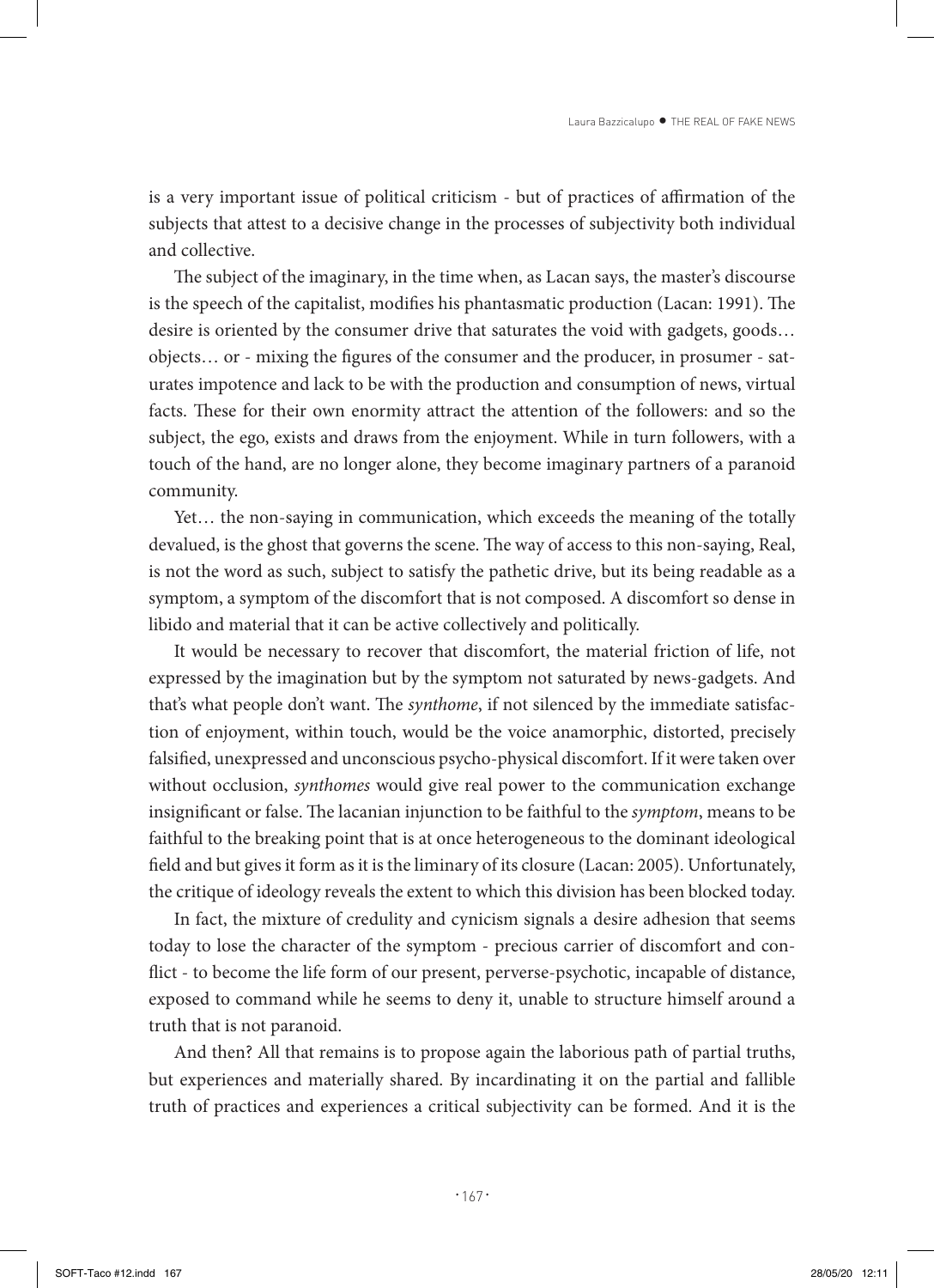widespread practices of direct management, proxsemica of the local reality that indicate that this is possible, and that some, not all, feel the need. The need for truth and real reality, however much it may upset and cause suffering. The biopolitical dimension of politics is itself an indication of a renewed attention to the concreteness of bodies. The truths are experienced in the experiences of struggle or self-government located and shared, where the sense of action, of managing problems is not dictated by experts. But it emerges with the thickness and the friendly gravity of things lived on body, around which we can hope to construct a less *un-sensed* subjectivities.

#### **Bibliography**

- Abbruzzese, A. (2001). *La casa delle idee, Procter & Gamble e la cultura dell'innovazione*, Milano: Lupetti.
- Abbruzzese A., Mancini P. (2007). *Sociologie della comunicazione,* Roma-Bari: Laterza.
- Ball, J. (2017). *Post-truth: how Bullshit conquered the world,* London: Biteback.
- Arendt H. (1968) *"Truth and Politics",* in *Between Past and Future*, New York: Penguin.

Bazzicalupo, L. (2012). *"Il cerchio della paranoia politica: possibili linee di frattura"* in Società mutamento politica,3, 6.

Carmagnola F. (2002). *La triste scienza: il simbolismo, l'immaginario la crisi del reale*, Roma: Meltemi.

- Castel R. (2003). *L'insicurité sociale. Qu'est ce qu' etre protégé?* Paris: Seuil.
- Chaumon, F. (2004). *Lacan. La loi, le sujet et la jouissance*, Paris, Éditions Michalon.

Debray R. (1992). *Vie et mort de l'image*, Paris: Gallimard.

- Fine A. (2005). *Rumor Mills: the social impact of rumor and legend, Aldine transaction*.
- *Foucault M 1976 Entretien avec M. Foucault par A. Fontana et P. Pasquino*, in *Dits Ecrits II,1976-88*, Paris: Gallimard.
- Furedi F., Tyndall A., Ferraris M. (2017). *Postverità e altri enigmi*, Roma-Bari: Laterza.
- Gori R., Hoffmann C. (1999). *La science au risque de la psychanalyse*, Toulouse: Erés.
- Heidegger M. (1972). *Sein und Zeit*. Retrieved from archive.org/stream/HeideggerMartinSeinUndZeit\_djvu.txt.
- Hounie A., Chicchi F. (2018). "Entre lo Polìtico y lo Clìnico: Còmo renovar el Lazo?" in Soft Power, 9
- Lacan J. (1953). "Le symbolique, l'imaginaire et le réel" in Bulletin interne de l'Association francaise de psychanalyse, 413